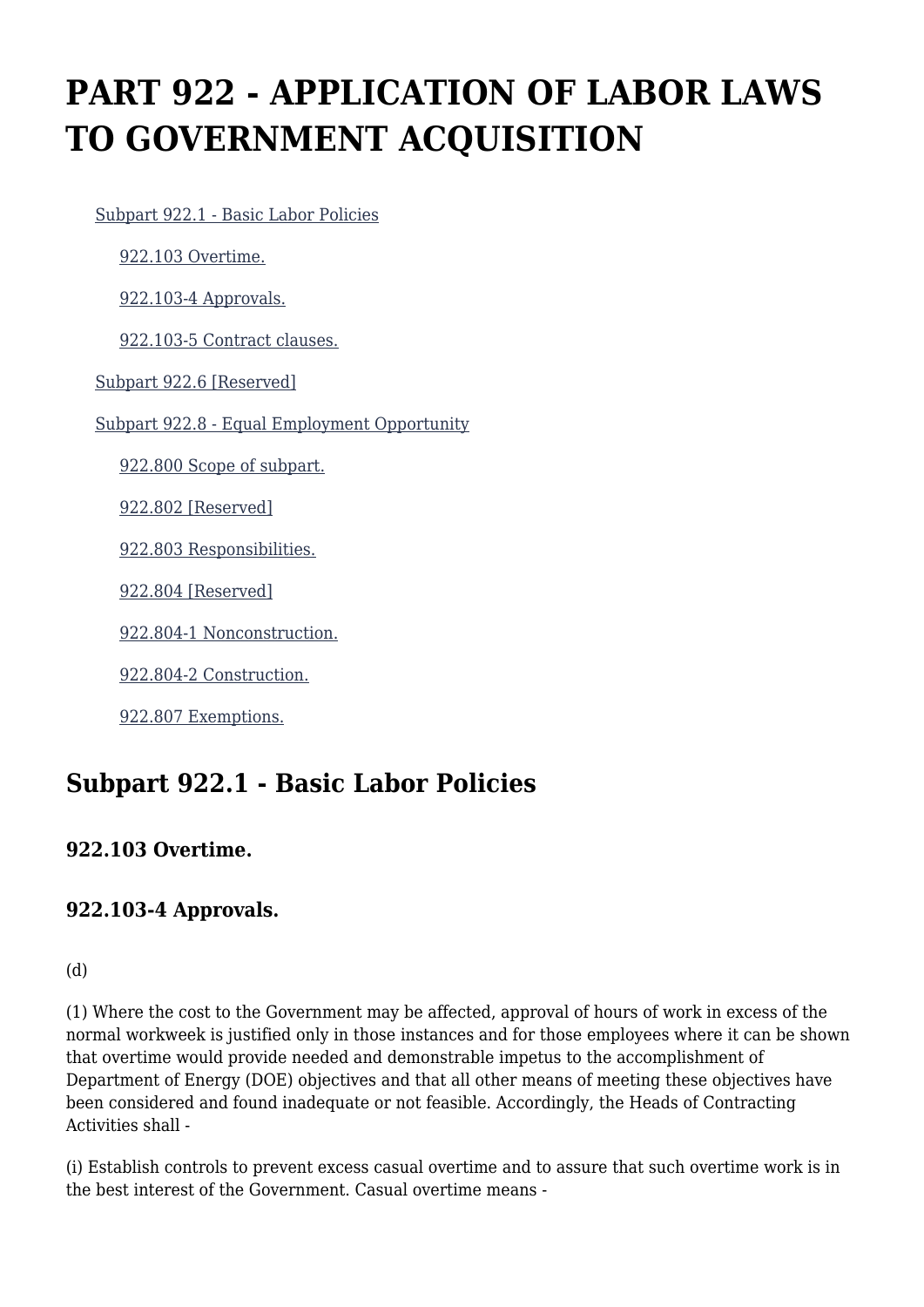(A) Work in excess of the normal workweek (or in excess of an authorized extended workweek) which cannot be regularly scheduled in advance; or

(B) Regularly scheduled work in excess of the normal workweek for a period of four consecutive weeks or less; and

(ii) Establish controls to assure that any use of any extended workweek schedule is in the best interest of the Government. Extended workweek means a workweek regularly scheduled and established in excess of the normal workweek for a period in excess of four consecutive weeks.

#### **922.103-5 Contract clauses.**

In accordance with 48 CFR 22.101-1(e) and 48 CFR 22.103-5, the contracting officer shall insert the clause at 48 CFR 52.222-1, Notice to the Government of Labor Disputes, in all solicitations and contracts for protective services at DOE owned facilities requiring continuity of services for public safety and national security reasons. The contracting officer may insert this clause in other solicitations and contracts where a significant need for continuity in contract performance exists. See subpart 937.70, Protective Services Contracting, for additional policy guidance regarding protective services.

## **Subpart 922.6 [Reserved]**

# **Subpart 922.8 - Equal Employment Opportunity**

#### **922.800 Scope of subpart.**

This subpart implements 48 CFR part 22, subpart 22.8. It applies to all DOE contracts and subcontracts.

## **922.802 [Reserved]**

#### **922.803 Responsibilities.**

(a) The Director, Office of Federal Contract Compliance Programs of the Department of Labor has been delegated authority and responsibility for carrying out the requirements of Executive Order 11246, as amended. In conjunction with the delegation, contracting officers shall be familiar with existing and any updated provisions of 41 CFR Ch. 60, and assist the Department of Labor in its compliance responsibilities. DOE contracting officers will include the applicable Equal Employment Opportunity (EEO)) and Affirmative Action Program (AAP) requirements in their solicitations and obtain the applicable reports of compliance from the Office of Federal Contract Compliance Programs (OFCCP) (when required) prior to awarding of contracts. The provisions of 41 CFR Ch. 60, are applicable to all DOE contracts.

(d) The OFCCP requires that requests for pre-award clearances be directed to the OFCCP Regional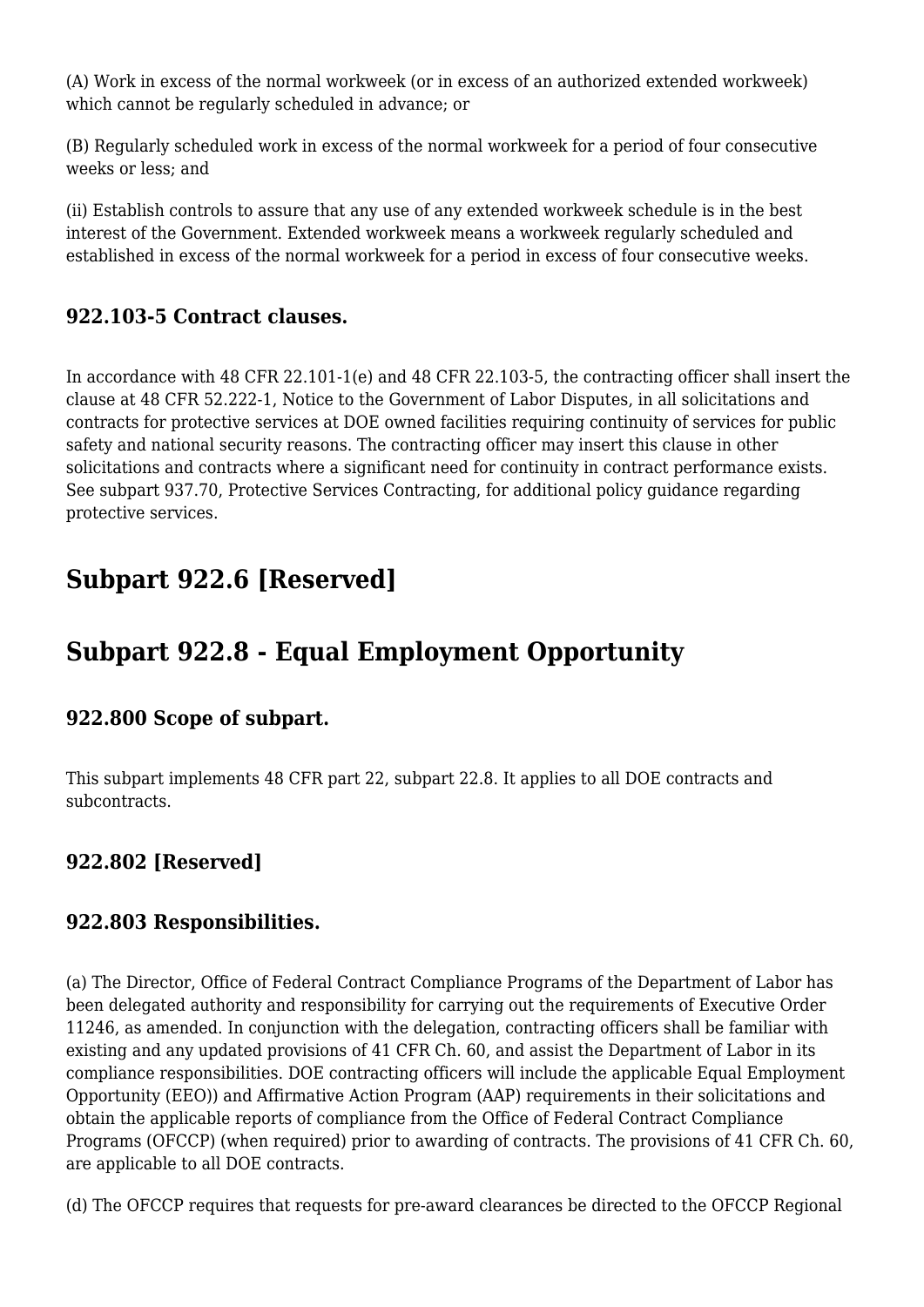Office in which the contractor's facility is (to be) located. If OFCCP finds the contractor in compliance, the contracting officer will be notified. Findings of non-compliance can be communicated to the contracting officer by the OFCCP or Headquarters Director or his designee. The appropriate Regional Office will provide the appropriate contact point in cases of noncompliance. The Director, Office of Civil Rights (DOE HQ), when requested, will provide assistance to contracting officers resolving non-compliance issues by providing assistance in obtaining a final decision from the OFCCP.

### **922.804 [Reserved]**

#### **922.804-1 Nonconstruction.**

In the event a prospective contractor or subcontractor is entering into its first contract containing the Equal Opportunity clause, the contracting officer shall determine that the prospective contractor understands and appears able to conform to the requirements of the EEO clause.

#### **922.804-2 Construction.**

(a) Construction contracts, including cost-sharing contracts, are subject to OFCCP orders applicable in particular areas.

(1) When a proposed nonexempt construction contract is within a geographic area where construction is subject to the provisions of Federal EEO Bid Conditions, Part I or Part II, the solicitation shall contain those bid conditions. The contracting officer shall include in such solicitation a provision that "the offeror shall adhere to the affirmative action plan (bid conditions) set forth in this solicitation."

(2) Lists of areas for which OFCCP has designated specific affirmative action requirements are available through the Procurement Executive. Contracting officers should assure that this list and copies of pertinent orders are made available to all concerned DOE offices and to DOE contractors and construction subcontractors for work to be performed in the specified geographical areas.

(b) *Other nonexempt construction contracts.*

(1) When a proposed nonexempt construction contract is not in a "plan area" and is in the amount of \$10,000 or more, offerors must agree to comply with the Equal Employment Opportunity clause.

(2) When proposed nonexempt contracts of \$1,000,000 or over are not in plan areas and have not been designated as high impact, offerors also must submit to the contracting officer details regarding specific affirmative action steps to be taken by the offeror in connection with all work under the contract. Such details shall include estimates of the percentage of minority group persons expected to be employed in each craft involved in the performance of the contract work. All solicitations for construction contracts shall reference the affirmative action requirements and the offeror's obligation to make good faith efforts to employ women in craft positions.

(3) Pursuant to the OFCCP order dated August 30, 1976, agencies shall develop "Special Bid Conditions" for use on high impact projects in non-plan areas. These special bid conditions will include mandatory goals and timetables for the utilization of minorities. The Procurement Executive using the criteria issued by OFCCP will determine those projects that are "high impact." The